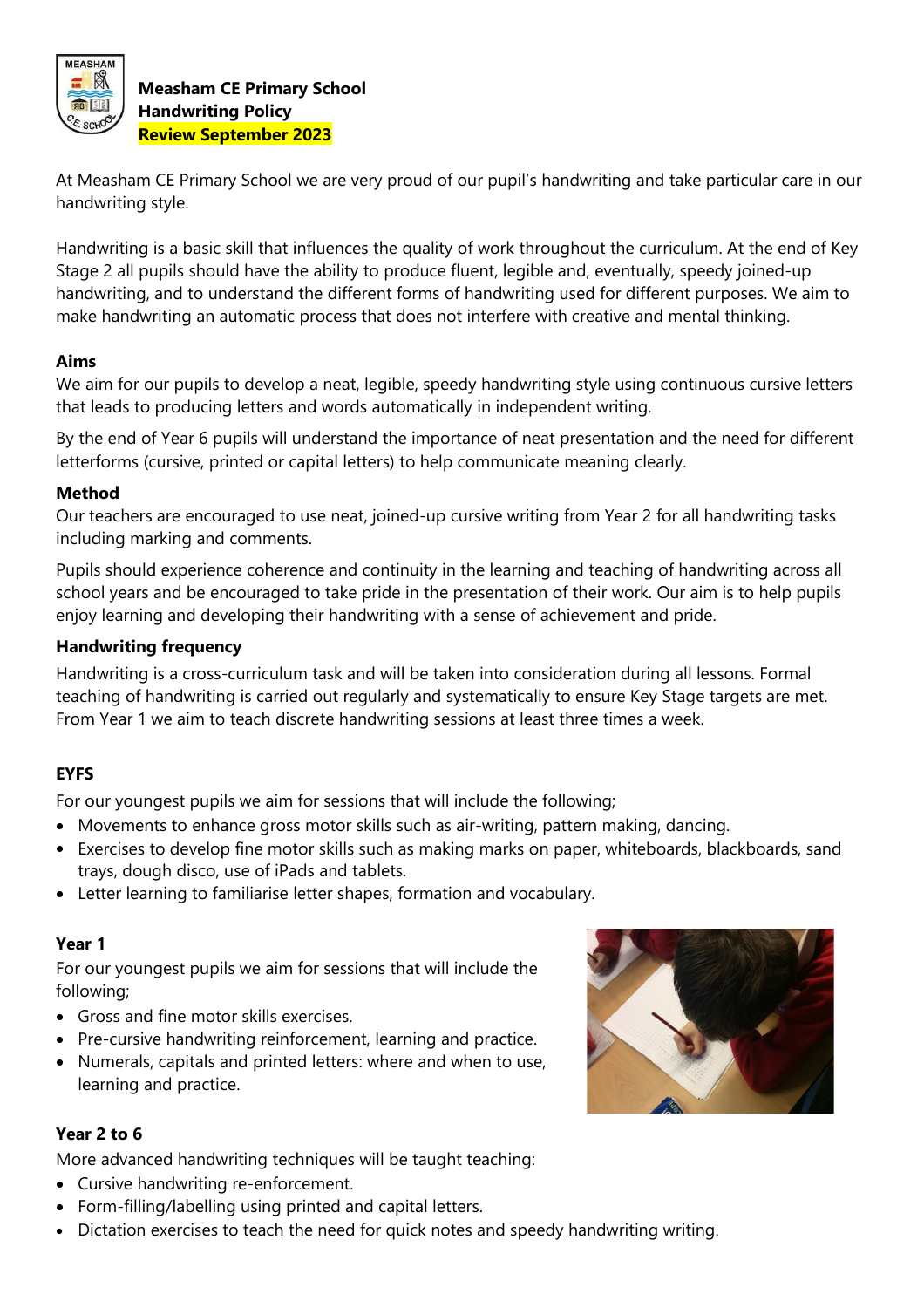

# **Appropriate posture and pencil grip for handwriting**

Pupils should be taught to sit correctly at a table, holding a pencil comfortably and correctly.

# **SITTING POSITION**





right-handed children

# **THE TRIPOD PENCIL GRIP**

Both right and left handed children should be encouraged to use the tripod grip which allows the pen/pencil to be held securely whilst allowing controlled movements of the pen/pencil nib.

> 1) Grip the pencil with your index finger and thumb with the nib pointing away.

2) With your free hand, spin the pencil from underneath.

3) Use your middle finger to support the underside of the pencil.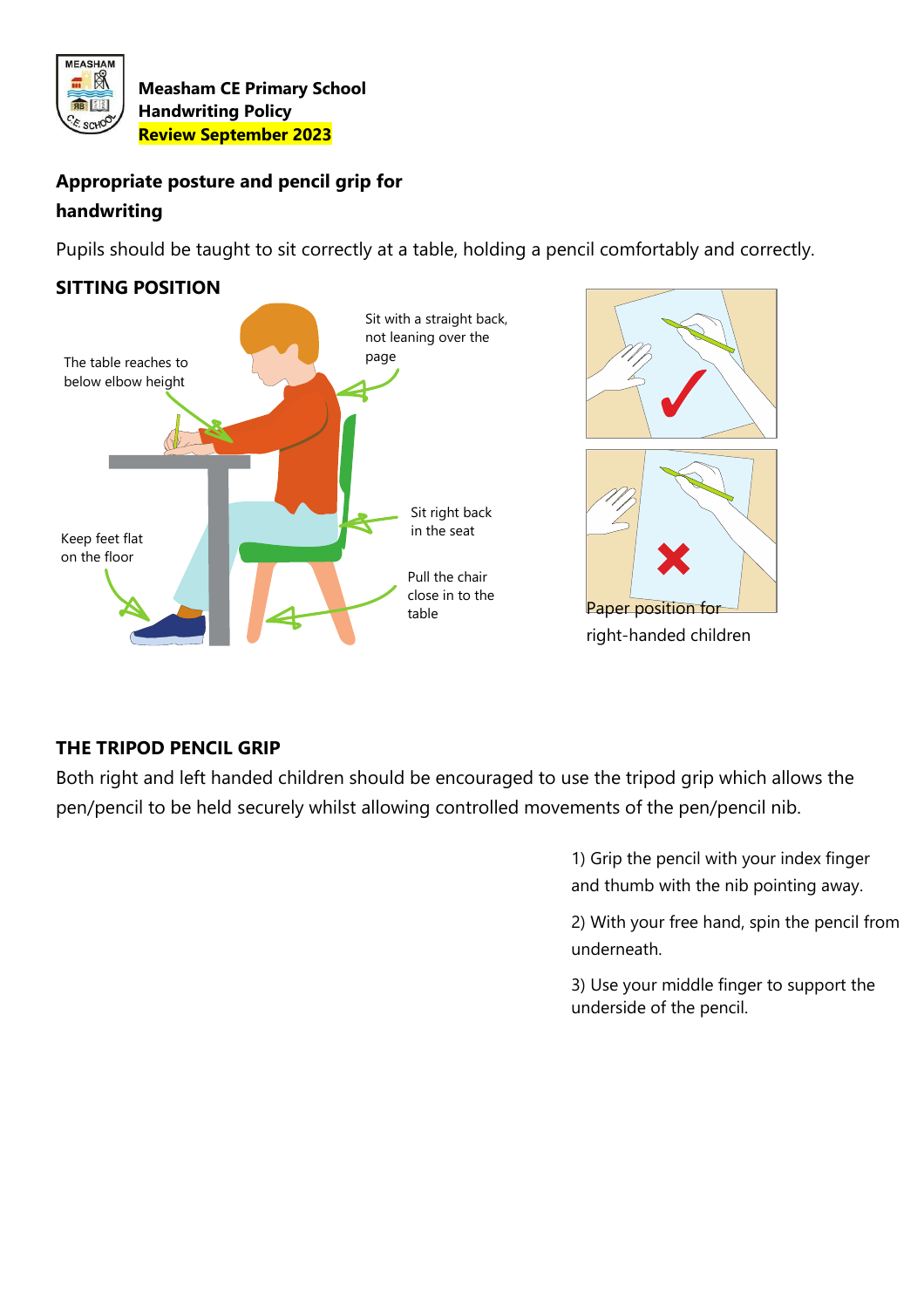





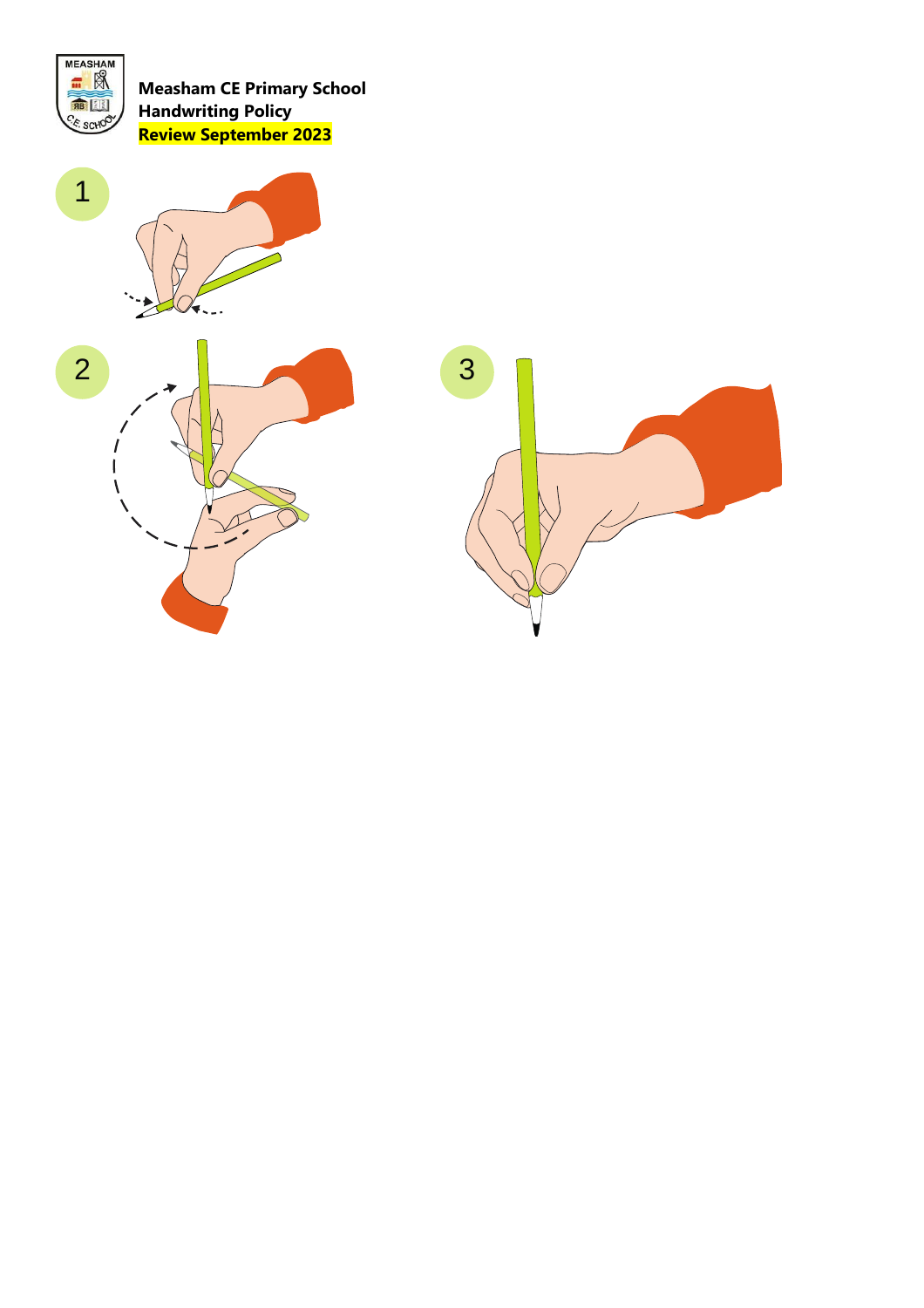

## **LEFT-HANDED CHILDREN**

Left-handed children may find it difficult to follow right-handed teachers as they demonstrate letter formation (and vice versa). Teachers should demonstrate to left-handers on an individual or group basis.



- Left-handed pupils should sit to the left of a right-handed child so that they are not competing for space.
- Pupils should position the paper/book to their left side and slanted, as shown.
- Pencils should not be held too close to the point as this can interrupt pupils' line of vision.
- Extra practice with left-to-right exercises may be necessary before pupils write left-to-right automatically.

## **Inclusion**

Children whose handwriting is limited by problems with fine motor skills, including left-handed children, and children with special educational needs, will be given one-to-one tuition to help achieve their optimum handwriting level.





Paper position for left-handed children

# **Pens and Pencils**

Children are encouraged to start handwriting using a soft pencil. When fine motor skills have been established a handwriting pen can be used.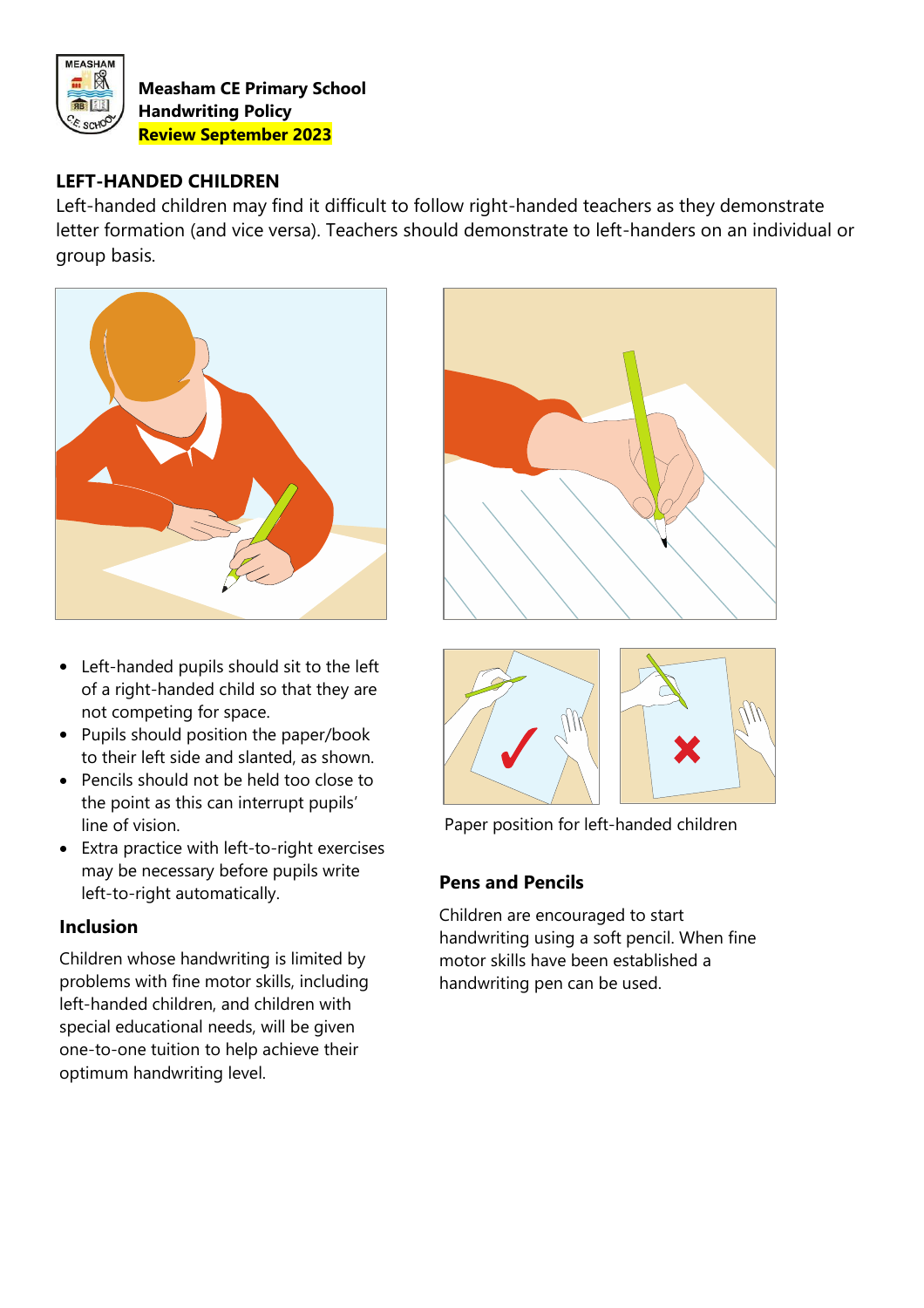

# **Key Stage Teaching**

## **EYFS**

- Hold a pencil in an effective manner for writing and be encouraged to correct any errors in grip or stature.
- Begin to form some recognisable letters, capital letters and numerals.
- Have an understanding of writing their own name.